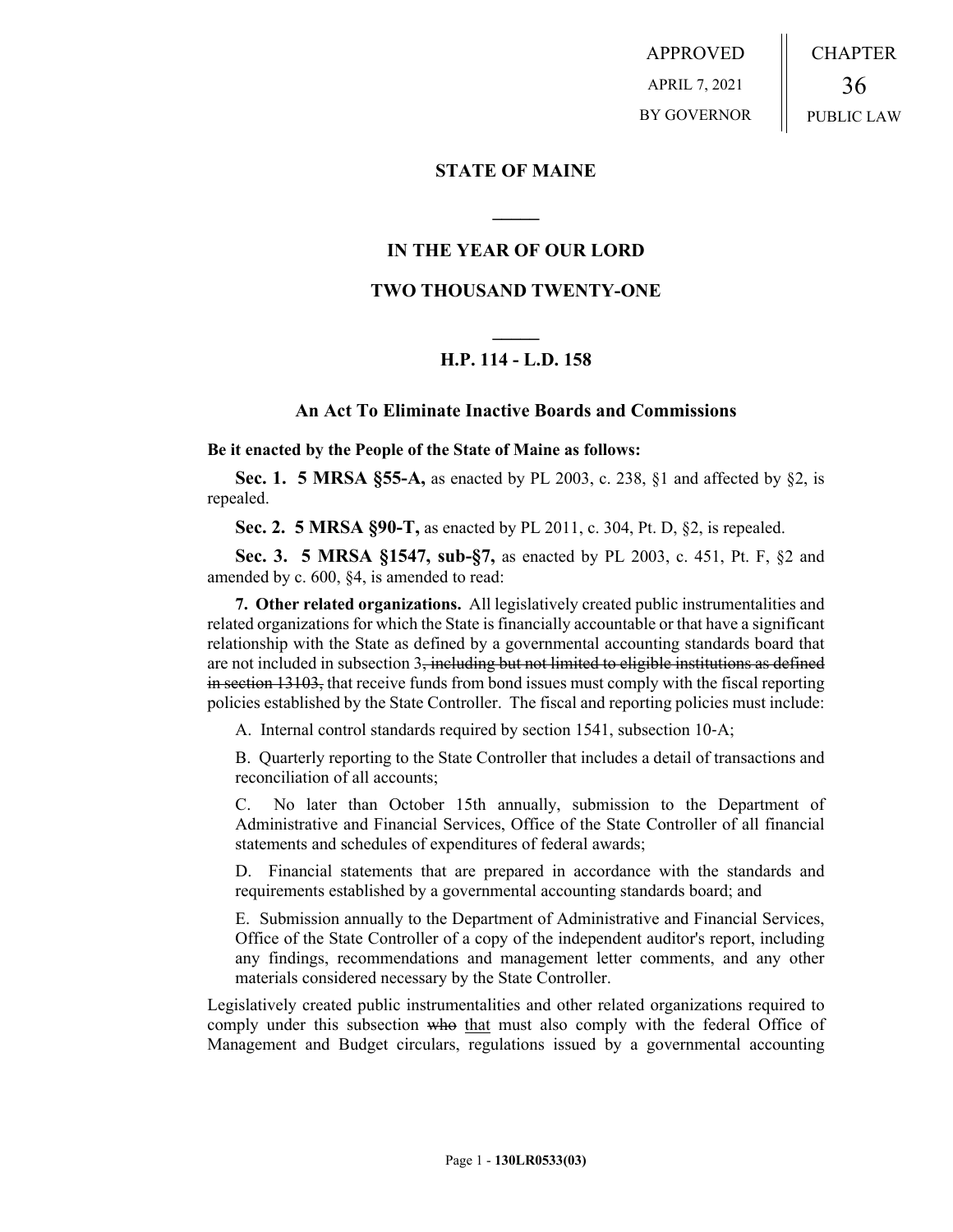standards board or other accounting, auditing and reporting requirements may submit that information to the State Controller to satisfy the requirements of this subsection.

**Sec. 4. 5 MRSA §12004-G, sub-§4-B,** as enacted by PL 2001, c. 196, §1, is repealed.

**Sec. 5. 5 MRSA §12004-I, sub-§2-G,** as amended by PL 2011, c. 304, Pt. D, §3, is repealed.

**Sec. 6. 5 MRSA §12004-I, sub-§4-B,** as enacted by PL 2007, c. 503, §1, is repealed.

**Sec. 7. 5 MRSA §12004-I, sub-§22-B,** as amended by PL 2011, c. 206, §1, is repealed.

**Sec. 8. 5 MRSA §12004-K, sub-§12,** as enacted by PL 1987, c. 786, §5, is repealed.

**Sec. 9. 5 MRSA §12004-L, sub-§10,** as enacted by PL 1993, c. 381, §9, is repealed.

**Sec. 10. 5 MRSA c. 383, sub-c. 5-A,** as amended, is repealed.

**Sec. 11. 5 MRSA §15303, sub-§6-B,** as enacted by PL 2001, c. 196, §10, is repealed.

**Sec. 12. 10 MRSA §949, sub-§2, ¶B,** as enacted by PL 2007, c. 420, §7, is amended by amending subparagraph (3) to read:

(3) Four representatives of the Maine Biomedical Research Board established pursuant to Title 5, section 12004‑G, subsection 4‑B from bioscience research laboratories;

**Sec. 13. 25 MRSA §2952, sub-§4,** as enacted by PL 1991, c. 837, Pt. B, §11 and c. 841, §8, is repealed.

**Sec. 14. 25 MRSA §2954,** as repealed and replaced by PL 1993, c. 680, Pt. B, §2, is repealed.

**Sec. 15. 25 MRSA §2955, first ¶,** as repealed and replaced by PL 1993, c. 680, Pt. B, §3, is amended to read:

The commissioner shall establish and operate within the Maine Drug Enforcement Agency such regional investigative task forces as the commissioner determines, in consultation with the board, are required for effective drug law enforcement throughout the State.

**Sec. 16. 25 MRSA §2955, 2nd ¶,** as repealed and replaced by PL 1993, c. 680, Pt. B, §3, is amended to read:

The investigative component of each task force is comprised of law enforcement officers drawn from municipal, county and state law enforcement agencies, who, during the period in which they serve in the task force, must be placed on a temporary assignment by their employing law enforcement agencies and in the nonclassified positions within the agency as established. All agency investigative personnel may not be state employees, for the purposes of Title 26, chapter 9‑B. All agency investigative personnel shall act in accordance with rules, policies and procedures established by the commissioner. In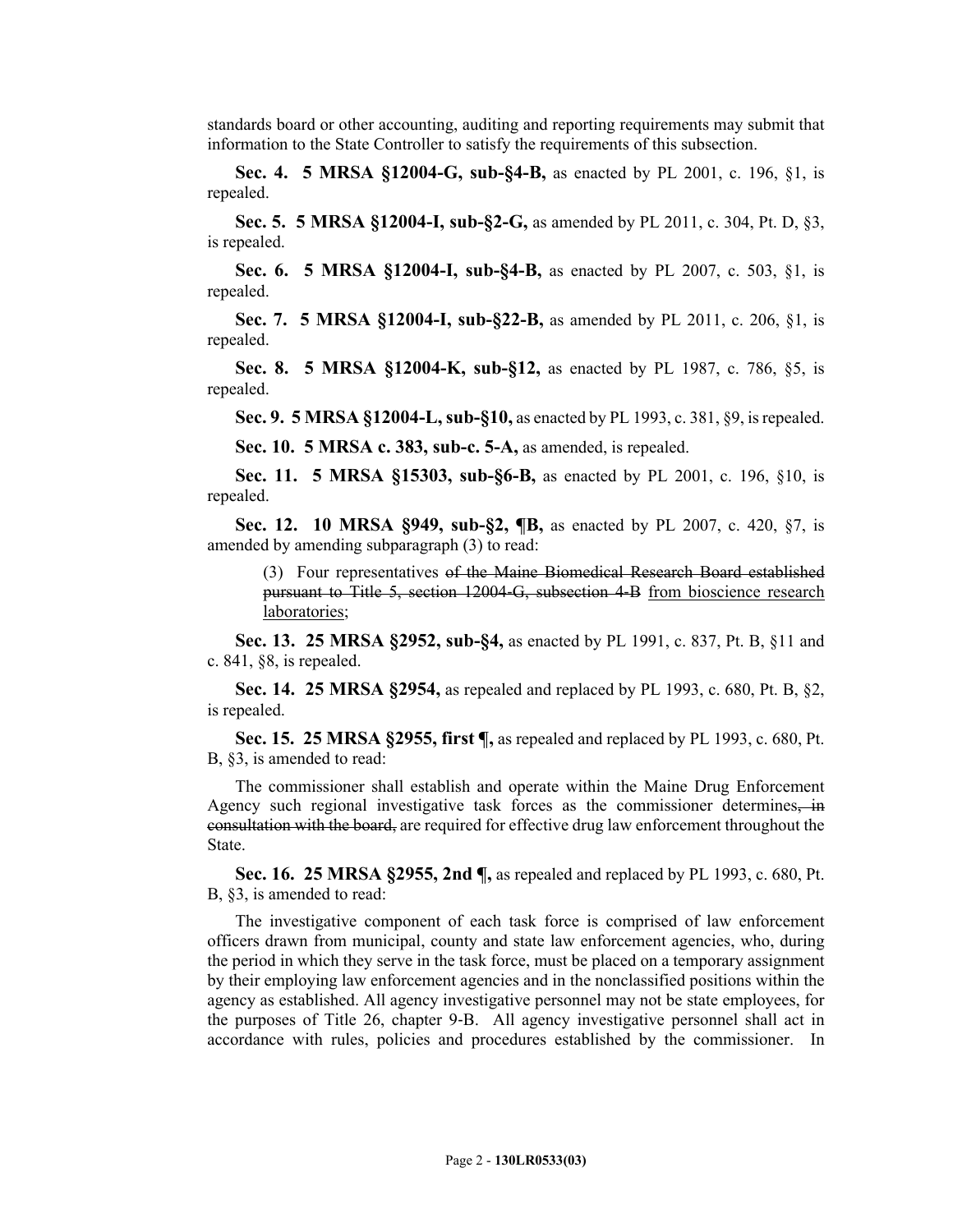determining the number, areas of responsibility and investigative complement of these task forces, the commissioner shall take into account geography, population, and the need for service and the advice provided by the board.

**Sec. 17. 25 MRSA §2955, sub-§1,** as repealed and replaced by PL 1993, c. 680, Pt. B, §3, is amended to read:

**1. Director.** The agency is managed by a director who reports to the commissioner. The director must be an experienced law enforcement officer. The Chief of the State Police, the Maine Sheriffs' Association and the Maine Chiefs of Police Association may each nominate one candidate as director for submission to the Maine Drug Enforcement Agency Advisory Board. The advisory board shall submit one of the 3 nominations to the commissioner, who may appoint that person one of the candidates with the approval of the Governor. If the commissioner or the Governor does not approve of the eandidate 3 candidates submitted, each of the nominating groups is requested to submit an additional nomination. The director serves at the pleasure of the commissioner. Eligibility for this appointment is not dependent upon the parent law enforcement agency, if any, of the person selected. If the person selected is currently an employee of any state, county or local law enforcement agency, the person must be placed on a temporary assignment by the person's employing agency. The director reports directly to the commissioner, notwithstanding any existing command structure of the person's employing agency. Notwithstanding any other provision of law to the contrary, the person retains and continues to accrue seniority and retirement rights and benefits within the person's employing agency for the time in which the person serves as director.

**Sec. 18. 25 MRSA §2956, sub-§1,** as repealed and replaced by PL 1999, c. 790, Pt. A, §32, is amended to read:

**1. Rules.** The commissioner shall<del>, with the advice of the board,</del> adopt rules, practices and policies respecting the administration of the agency. The rules, practices and policies of the agency must be in conformity with state law and must accomplish the goal of an integrated drug enforcement effort. These rules, practices and policies may include:

A. The qualifications, hiring, term of service and disciplinary standards for commanders, supervisors and agents;

B. Protection as to financial and employment security for any law enforcement officer selected as any official of the agency with respect to the person's position with any municipal, county or state law enforcement policy or political subdivision;

C. Standard operating procedures for the agency;

D. Procurement procedures; or

E. Procedures for dissemination of records.

**Sec. 19. 25 MRSA §2957,** as amended by PL 2011, c. 662, §17, is further amended to read:

### **§2957. Confidentiality**

Notwithstanding any other provisions provision of law to the contrary, the investigative records of the agency are confidential and all meetings of the board are subject to Title 1, chapter 13, subchapter 1, except that those meetings may be held in executive session to discuss any case investigations or any disciplinary actions.